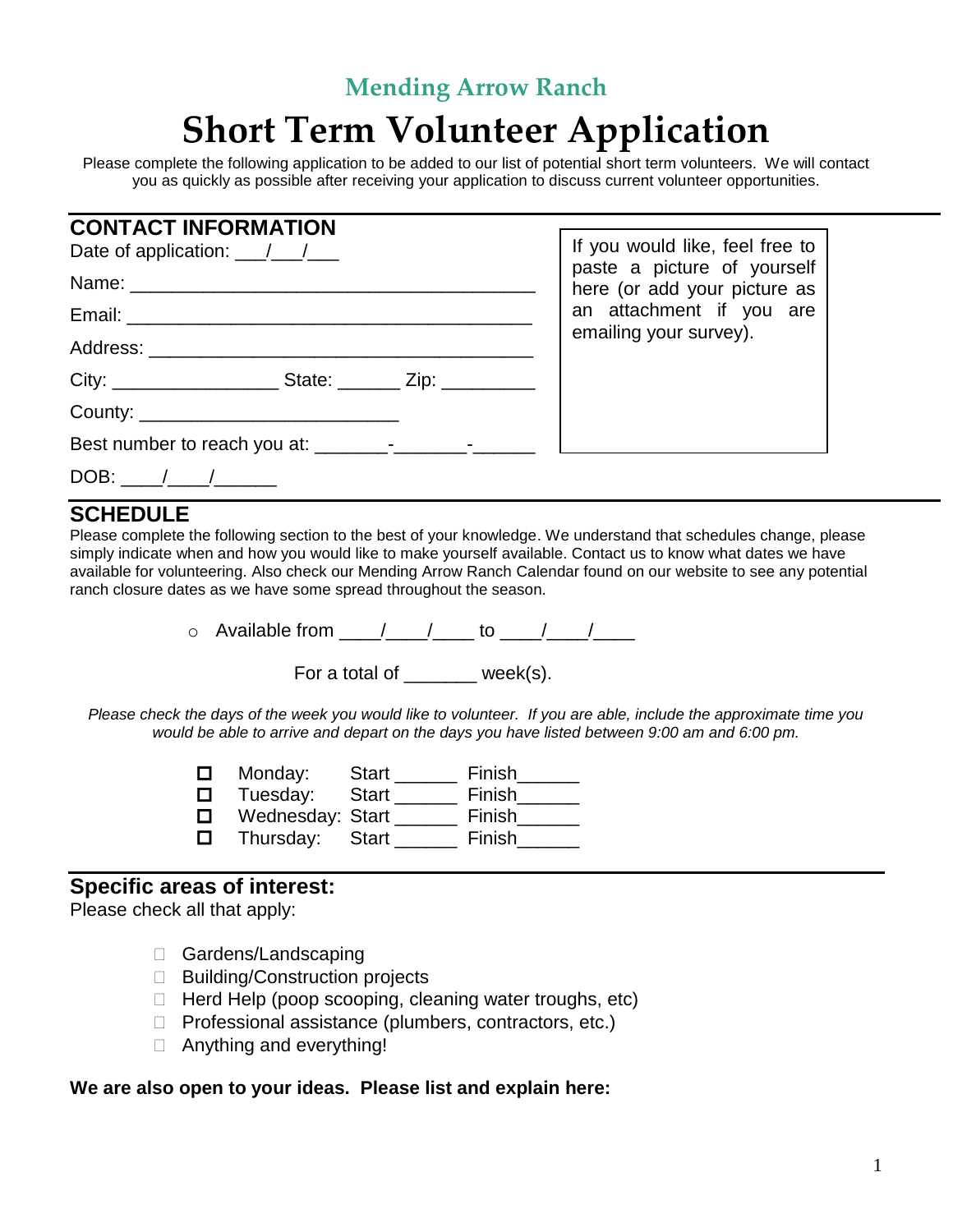#### **SKILLS As a volunteer, what do you think your strengths are?**

**Of the skills you possess, which would you like to offer to the ranch?**

### **OTHER QUESTIONS:**

**How did you hear about Mending Arrow Ranch?**

**Why would you like to be a Mending Arrow Ranch volunteer?**